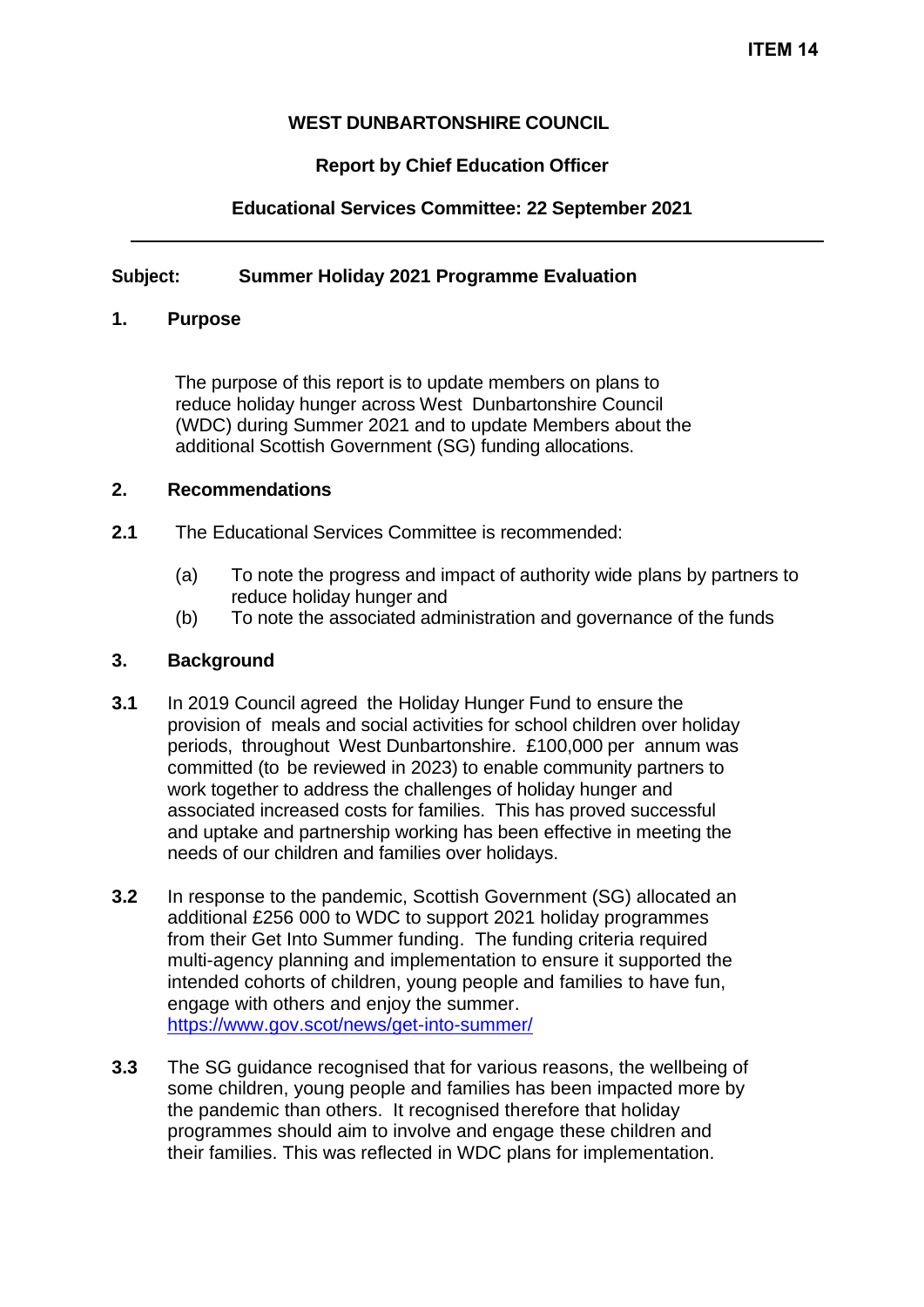The SG criteria identified the following groups as being eligible for targeted support.

- Children from low income households
- Children from those priority family groups identified in the Tackling Child Poverty Delivery Plan: larger families; families with a disabled child or adult; young mothers; families with children under one; and minority ethnic families
- Children from families who have been shielding during the pandemic and whose ability to engage in activities and socialise will have been very limited
- Children with a disability or additional support need
- Care experienced children and young people
- Young Carers
- Children in need of protection
- Children supported by a child's plan
- Children who have undergone significant transitions during lockdown or will experience them this year, including starting in ELC, starting primary school, moving to secondary school and leaving school.

## **4. Main Issues**

- **4.1** One in four (260 000) of Scotland's children are officially recognised as living in poverty. Sixty-eight percent of these children live in working households. Experiencing child poverty can undermine the health, wellbeing and educational attainment of children. [https://www2.gov.scot/Topics/Statistics/Browse/Social-](https://www2.gov.scot/Topics/Statistics/Browse/Social-Welfare/IncomePoverty/povertytable)[Welfare/IncomePoverty/povertytable](https://www2.gov.scot/Topics/Statistics/Browse/Social-Welfare/IncomePoverty/povertytable)
- **4.2** It is recognised that holiday periods add to the stress of poverty for families and result in less access to food and social activity for them than their peers. Foodbanks report increased demand during holiday periods. Resultantly, every WDC summer session planned offered free access to activities and lunch or snacks as an integral feature.
- **4.3** WDC implemented a two pronged approach to planning an extended and developed summer programme supported by the additional funding. One strand developed a Summer Extravagaza which was open to all children and young people for five weeks of the summer holidays. The extravaganza also provided 600 targeted places to those who needed it most. The other strand was to plan targeted support with a range of partners to meet the needs of particular cohorts of children, young people and families.
- **4.4** Multi-agency partnership planning resulted in a five week Summer Extravaganza programme led by fifteen different community partners, nine WDC partners and held in a range of twenty two council and community venues including three parks. In total eleven thousand and thirty eight free places were offered at three hundred and thirty seven events across WDC. (Appendix 1 Summer Extravaganza Brochure)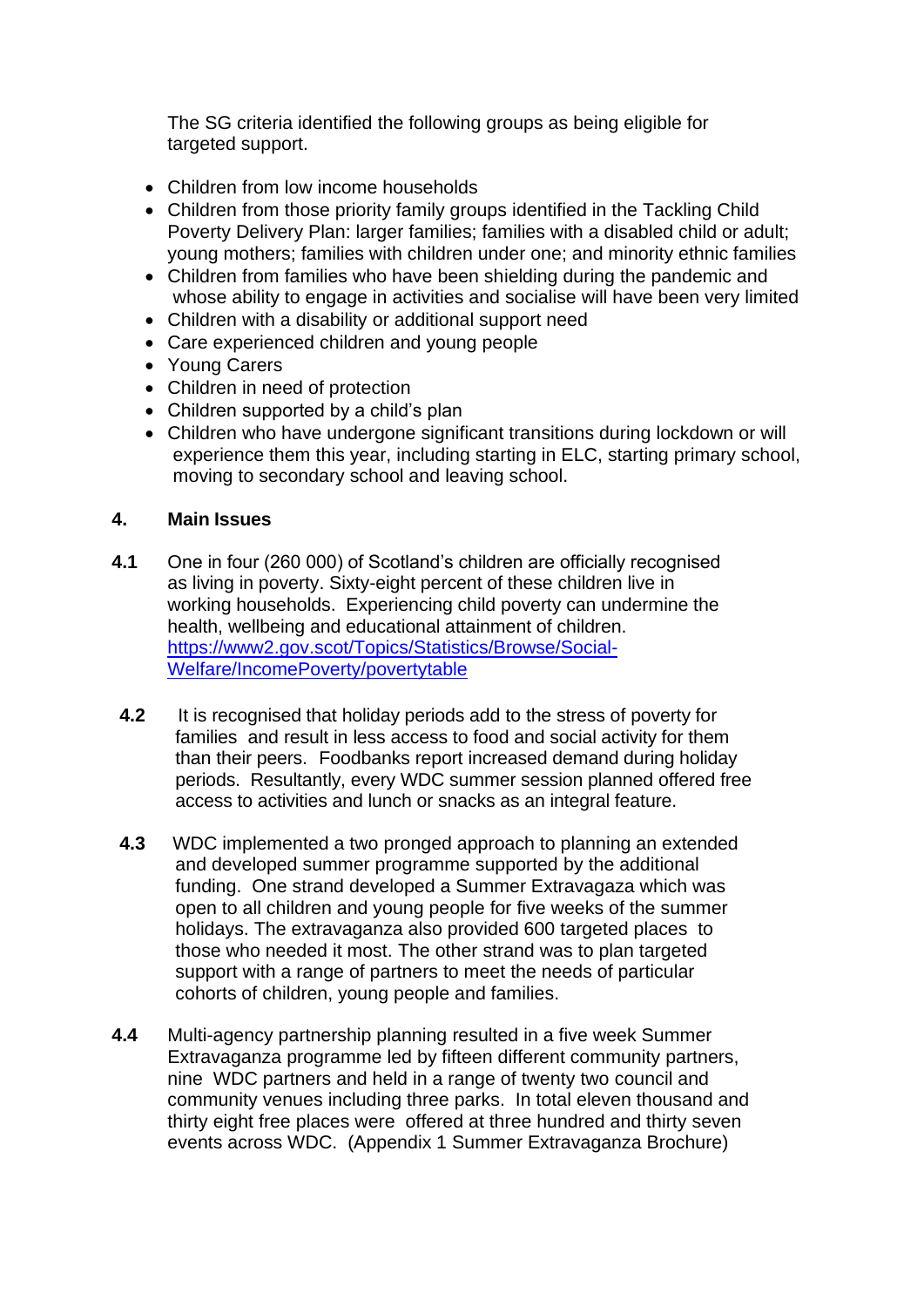- **4.5** WDC Early Years Team and Integrated Children's Service partners such as the Youth Alliance and Social Work Services were supported to develop and extend existing summer plans; targeting particular cohorts of young people and families such as: young families, 12-18 year olds, Young Carers, shielding families and those with additional needs or care plans.
- **4.6** To address the additional challenges of the pandemic on planning events which kept staff and participants safe, all partners were provided with robust Health and Safety supporting documentation which aligned with SG guidance. Eventbrite was used as the main booking system for the Extravaganza as this provided an effective platform to support potential track and trace activities.
- **4.7** To date partner evaluations are ongoing however some key highlights to note of the many successful events are:
	- 180 children learned to ride or improve their bike skills through bike ability sessions;
	- 2273 children in our early years settings received Summer fun rucksacks which included books, bubbles, water bottles and toys;
	- 103 families of children in early years; including 43 registered with a disability, 40 who are care experienced and 15 shielding families, accessed a time for fun fund which enabled them to plan days out accessible to them. These included a first ever zoo trip for two families; trips to the seaside and trips to the safari park;
	- 18 families including children in Kinship Care and with additional support needs participated in art and design sessions together;
	- Approximately 50 children and their families engaged in a range of family fun events in Golden Friendship's Halls three times per week. They played party games and were entertained by a range of magicians, puppeteers and entertainers. Organisers noted a welcomed increase in attendance of local minority ethnic families;
	- Clifftop Projects were able to employ 6 freelance artists to support the 505 children who took part in the broad range of creative arts activities they provided;
	- The overwhelming success of Benview's broad programme of activities such as yoga, football and gymnastics, was the visit from a mini-zoo;
	- Families of the 686 children participating in the range of arts, crafts and activities happening at Bellsmyre Trust were very appreciative and complimentary about the free lunch provision and structure of programmes available;
	- The three Children's Houses in WDC used funding to provide a range additional fun summer activities and day trips for children and young people;
	- Social workers worked with families in Kinship care, children with disabilities and vulnerable families to support a range of summer help such as play equipment, day trips to zoos, seaside and safari parks and with opportunities such as swimming and football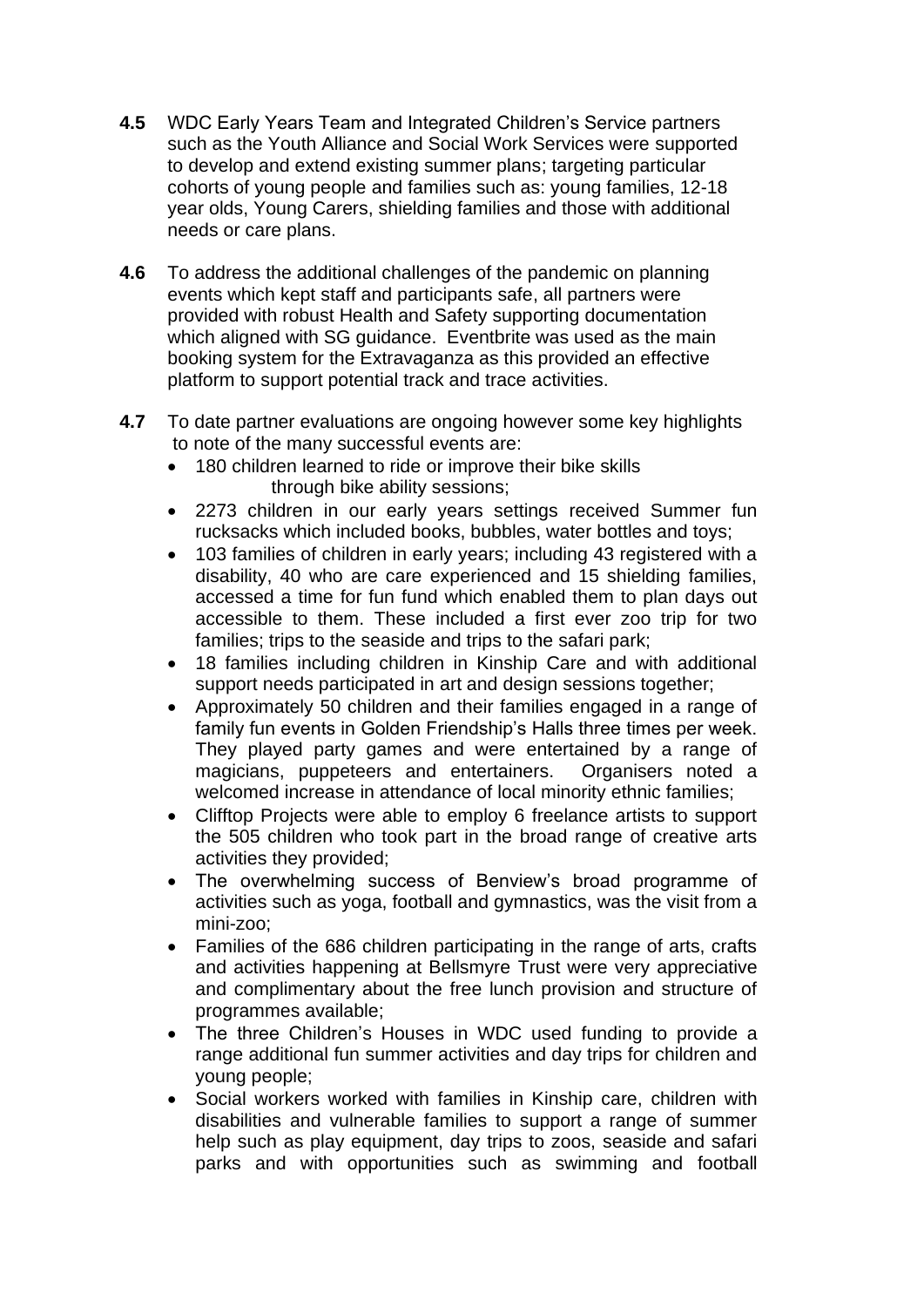lessons. Some families were also able to access short breaks;

- Y-Sort-it supported Young Carers with a range of day trips and cycling activities;
- Working 4U enhanced their summer programme to include weekly overnight trips for young people and provided family food packs to replicate cooking learned at outdoor activity sessions in Mugdock Park.
- **4.8** To ensure appropriateness of spend and scrutiny of projects, Officers visited all projects over the holiday period. They monitored the value for spend, procedures in place, numbers attending and spoke with staff, children, young people and families when they could. Information gleaned will inform change and improvement as necessary in line with the funding available.
- **4.9** At the time of writing final costs are still being clarified. It is anticipated the Extravaganza cost will be approximately £92 000 and costs attributed to partners will be approximately £110 000. There are additional plans for spend in the October and Christmas school holiday periods. Final figures will be clearer when all summer invoicing is complete.
- **4.10** Next steps include planning for the October and Christmas school holidays in session 2020-2021 and thereafter session 2021-2022. This will involve meeting a range of WDC and third sector partners to feedback and evaluate progress and learning so far and further coordinate offers and sessions; taking due cognisance of feedback from all stakeholders.

## **5 People Implications**

**5.1** There are no people implications as a result of this report, however, these outcome focused plans aim to improve the life chances of children and young people

## **6 Financial and Procurement Implications**

- **6.1** All activities related to the implementation of this policy are contained within the SG Get Into Summer Funding and WDC Holiday Hunger Fund.
- **6.2** Actual expenditure to date on the holiday programme funding mentioned in paragraph 3.2 is £185, 00 although not all expenditure has been captured yet.

# **7 Risk Analysis**

**7.1** If the Council is unable to ensure positive outcomes for children, we will not be meeting their needs (Children and Young People Act 2014) (Equalities Act